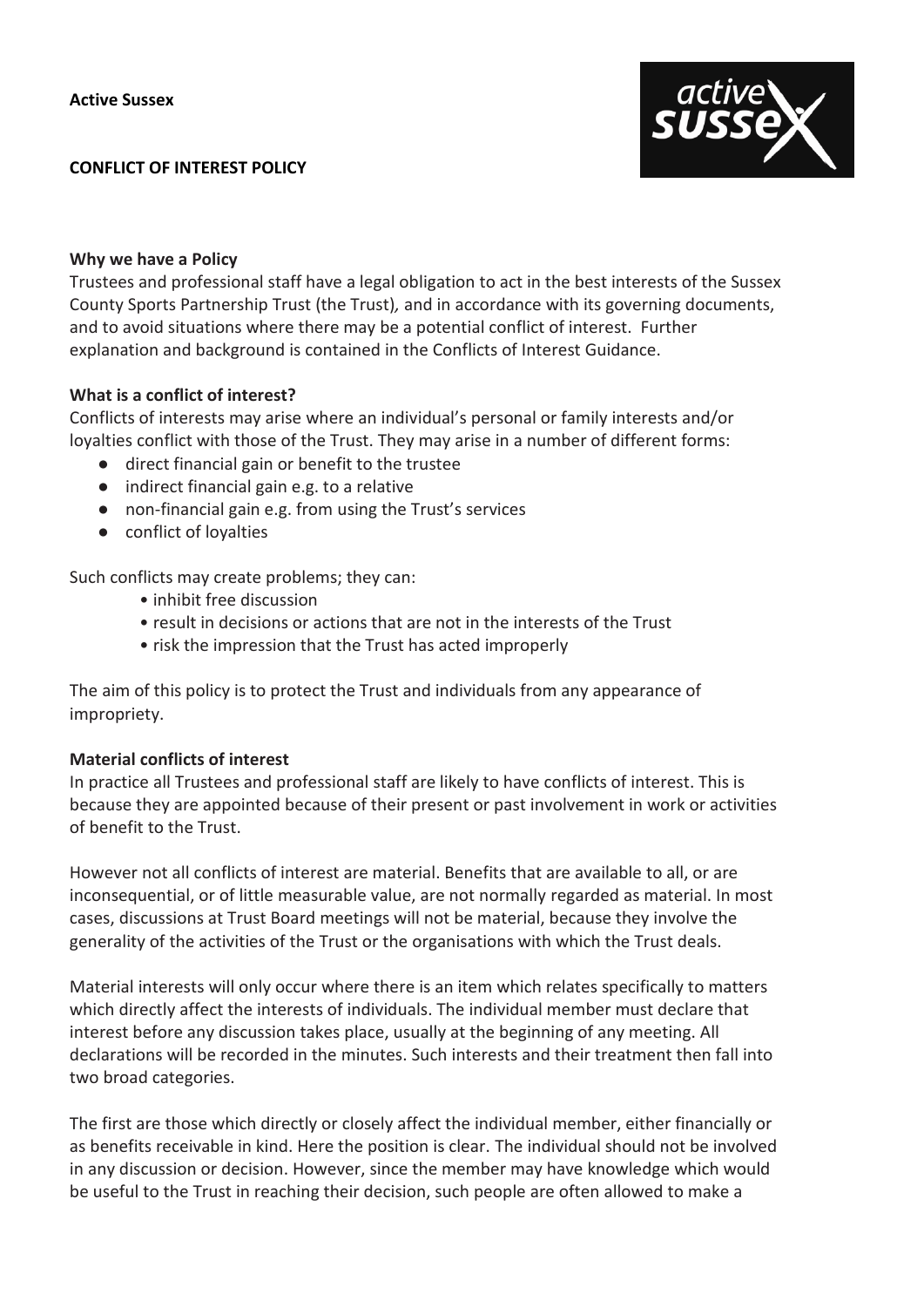statement on the issue before leaving the meeting. This would be a matter for the trustees or the Chief Executive to decide.

The second are those which directly affect something with which the individual member has strong ties (e.g. a sport in which you have a direct interest). In the latter case, the issue is a potential conflict of loyalties. It is then usually up to the meeting, guided by the chairman as well as the individual, to decide whether the individual should be involved in the discussion and/or decision-making. This will depend on the extent of the potential conflict. If the conflict is seen as a significant one, but the individual's knowledge is important, they may again be allowed to make a statement before leaving.

### **The Declaration of Interests**

Accordingly, we are asking all Trustees and professional staff to declare their interests, and any gifts or hospitality received in connection with their role in the Trust. A declaration of interests form is provided for this purpose, listing the types of interest you should declare. You will be asked to update this annually. You should also update when any changes occur. If you are not sure what to declare, or whether your declaration needs to be updated, please err on the side of caution. If you would like to discuss, please contact the Trust's Chief Executive for confidential guidance.

This register of interests will also be used to record gifts of a value over £100 received by the Trustees and staff. Interests and gifts will be recorded on the charity's register of interests, which will be maintained by the Trust's Business Administrator and can be viewed on request. In accordance with the Data Protection Act, only the name of the individual and the nature of the interest are required to be disclosed.

# **Data Protection**

The information provided will be processed in accordance with data protection principles as set out in the Data Protection Act 1998. Data will be processed only to ensure that Trustees and professional staff act in the best interests of the Trust. The information provided will not be used for any other purpose.

### **Decisions taken where a Trustee or Member of Staff has an Interest**

In the event of the Board of Trustees having to decide whether an individual has a material interest, or an issue in which a Trustee or staff member has a material interest, all decisions will be made by vote. A quorum must be present for the discussion and decision; interested parties will not be counted when deciding whether the meeting has a valid quorum. Interested board members may not vote on matters affecting their own interests.

All decisions involving a conflict of interest will be recorded in the minutes of the meeting. The report will record:

- the nature and extent of the conflict
- an outline of the discussion
- the actions taken to manage the conflict

Where a Trustee or staff member benefits from the decision, this will be reported in the annual report and accounts in accordance with the current Charities' Statement of Recommended Practice (SORP). All payments or benefits in kind to trustees will be reported in